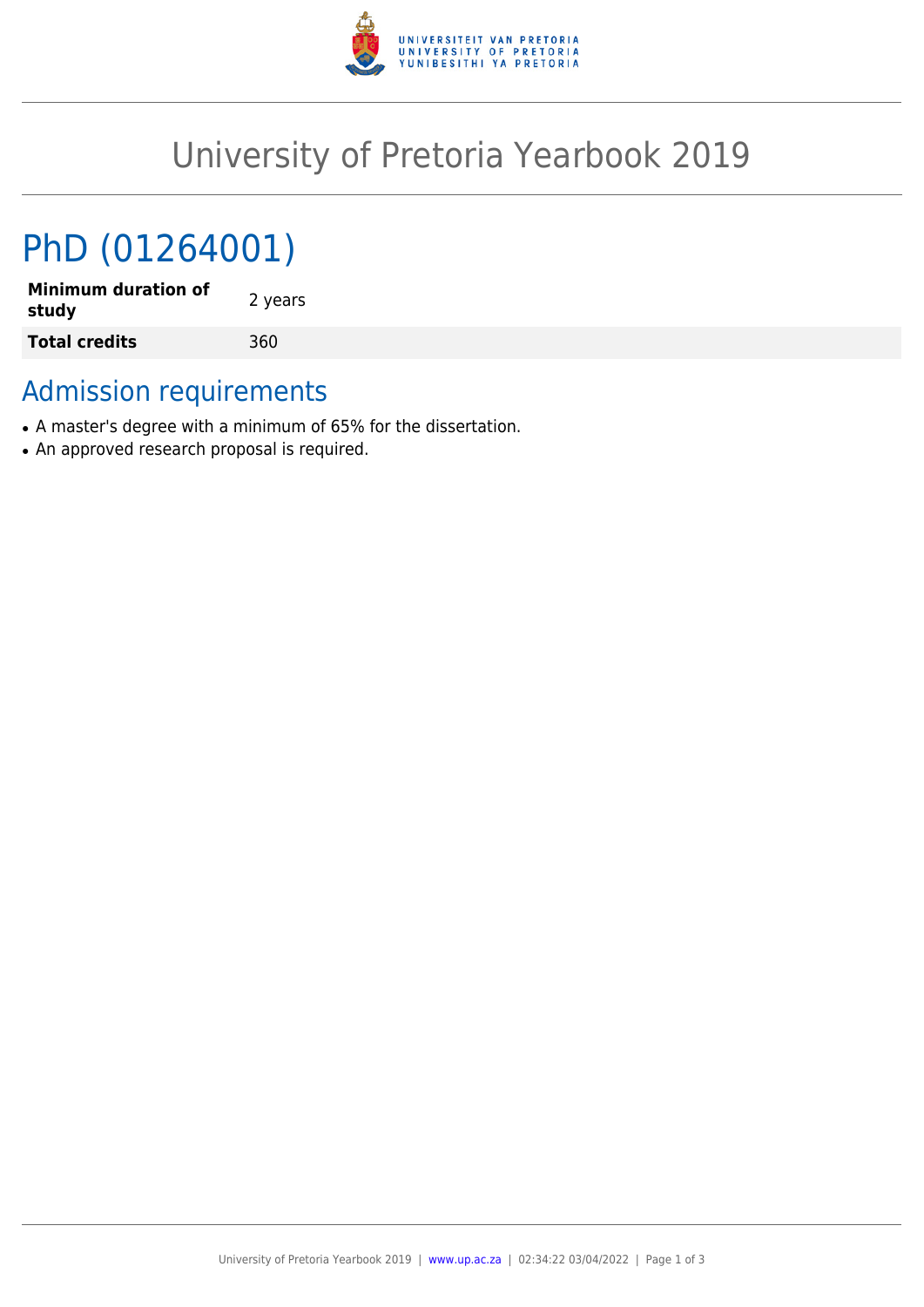

## Curriculum: Year 1

**Minimum credits: 360**

#### **Core modules**

#### **Thesis: General 991 (ALG 991)**

| <b>Module credits</b>         | 360.00                         |
|-------------------------------|--------------------------------|
| <b>Prerequisites</b>          | No prerequisites.              |
| Language of tuition           | Module is presented in English |
| <b>Department</b>             | Humanities Deans Office        |
| <b>Period of presentation</b> | Year                           |